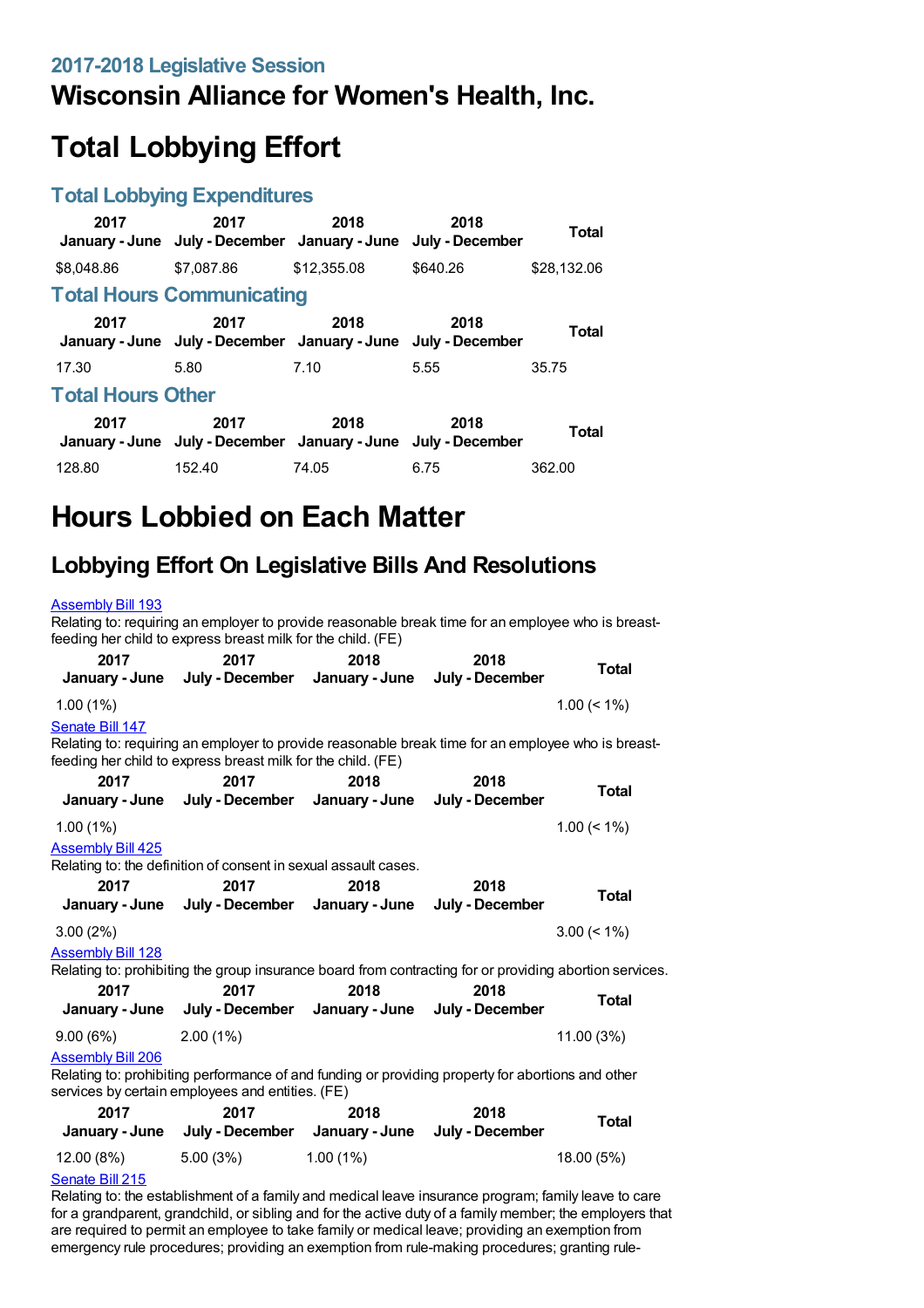| making authority; making an appropriation; and providing a penalty. (FE)                              |                 |                                                                                                          |                 |                 |
|-------------------------------------------------------------------------------------------------------|-----------------|----------------------------------------------------------------------------------------------------------|-----------------|-----------------|
| 2017                                                                                                  | 2017            | 2018                                                                                                     | 2018            | <b>Total</b>    |
| January - June                                                                                        | July - December | January - June                                                                                           | July - December |                 |
| 44.00 (30%)                                                                                           | 6.00(4%)        | 1.00(1%)                                                                                                 | 12.00 (95%)     | 63.00 (16%)     |
| <b>Assembly Bill 753</b>                                                                              |                 |                                                                                                          |                 |                 |
|                                                                                                       |                 | Relating to: requiring coverage of dispensing of an extended supply of contraceptives.                   |                 |                 |
| 2017                                                                                                  | 2017            | 2018                                                                                                     | 2018            | <b>Total</b>    |
| January - June                                                                                        | July - December | January - June                                                                                           | July - December |                 |
|                                                                                                       | 2.00(1%)        |                                                                                                          |                 | $2.00 \le 1\%$  |
| Senate Bill 393                                                                                       |                 |                                                                                                          |                 |                 |
|                                                                                                       |                 | Relating to: the treatment of a pregnant or postpartum person in prison and county jail. (FE)            |                 |                 |
| 2017                                                                                                  | 2017            | 2018                                                                                                     | 2018            | <b>Total</b>    |
| January - June                                                                                        | July - December | January - June                                                                                           | July - December |                 |
|                                                                                                       | 2.00(1%)        | 1.00(1%)                                                                                                 |                 | $3.00 \le 1\%$  |
| Senate Bill 490                                                                                       |                 |                                                                                                          |                 |                 |
| the federal family and medical leave law. (FE)                                                        |                 | Relating to: exempting from the state family and medical leave law an employer that is covered under     |                 |                 |
| 2017                                                                                                  | 2017            | 2018                                                                                                     | 2018            | <b>Total</b>    |
| January - June                                                                                        |                 | July - December January - June                                                                           | July - December |                 |
|                                                                                                       | 8.00 (5%)       | 6.00(8%)                                                                                                 |                 | 14.00 (4%)      |
| Senate Bill 567                                                                                       |                 |                                                                                                          |                 |                 |
| Relating to: medically accurate information.                                                          |                 |                                                                                                          |                 |                 |
| 2017                                                                                                  | 2017            | 2018                                                                                                     | 2018            | <b>Total</b>    |
| January - June                                                                                        | July - December | January - June                                                                                           | July - December |                 |
|                                                                                                       | 43.00 (27%)     |                                                                                                          |                 | 43.00 (11%)     |
| Senate Bill 568                                                                                       |                 |                                                                                                          |                 |                 |
| (FE)                                                                                                  |                 | Relating to: creating a reproductive health care facility safety program and making an appropriation.    |                 |                 |
| 2017                                                                                                  | 2017            | 2018                                                                                                     | 2018            | <b>Total</b>    |
| January - June                                                                                        | July - December | January - June                                                                                           | July - December |                 |
|                                                                                                       | 43.00 (27%)     |                                                                                                          |                 | 43.00 (11%)     |
| Senate Bill 569                                                                                       |                 |                                                                                                          |                 |                 |
|                                                                                                       |                 | Relating to: right to choose an abortion and elimination of certain abortion-related regulations.        |                 |                 |
| 2017                                                                                                  | 2017            | 2018                                                                                                     | 2018            | <b>Total</b>    |
| January - June                                                                                        | July - December | January - June                                                                                           | July - December |                 |
|                                                                                                       | 43.00 (27%)     |                                                                                                          |                 | 43.00 (11%)     |
| <b>Assembly Bill 83</b><br>banks, and providing a criminal penalty.                                   |                 | Relating to: sale of and research on fetal body parts, final disposition of fetal body parts, cord blood |                 |                 |
| 2017                                                                                                  | 2017            | 2018                                                                                                     | 2018            |                 |
| January - June                                                                                        | July - December | January - June                                                                                           | July - December | <b>Total</b>    |
|                                                                                                       |                 | 1.00(1%)                                                                                                 |                 | $1.00 \le 1\%$  |
| <b>Assembly Bill 656</b>                                                                              |                 |                                                                                                          |                 |                 |
|                                                                                                       |                 | Relating to: right to choose an abortion and elimination of certain abortion-related regulations.        |                 |                 |
| 2017                                                                                                  | 2017            | 2018                                                                                                     | 2018            |                 |
| January - June                                                                                        | July - December | January - June                                                                                           | July - December | <b>Total</b>    |
|                                                                                                       |                 | 1.00(1%)                                                                                                 |                 | $1.00 \le 1\%$  |
| <b>Assembly Bill 657</b>                                                                              |                 |                                                                                                          |                 |                 |
| Relating to: medically accurate information.                                                          |                 |                                                                                                          |                 |                 |
| 2017                                                                                                  | 2017            | 2018                                                                                                     | 2018            |                 |
| January - June                                                                                        | July - December | January - June                                                                                           | July - December | <b>Total</b>    |
|                                                                                                       |                 | 1.00(1%)                                                                                                 |                 | $1.00 \le 1\%$  |
| <b>Assembly Bill 658</b>                                                                              |                 |                                                                                                          |                 |                 |
| Relating to: creating a reproductive health care facility safety program and making an appropriation. |                 |                                                                                                          |                 |                 |
| (FE)                                                                                                  |                 |                                                                                                          |                 |                 |
| 2017                                                                                                  | 2017            | 2018                                                                                                     | 2018            | <b>Total</b>    |
| January - June                                                                                        | July - December | January - June                                                                                           | July - December |                 |
|                                                                                                       |                 | 1.00(1%)                                                                                                 |                 | $1.00 ( < 1\%)$ |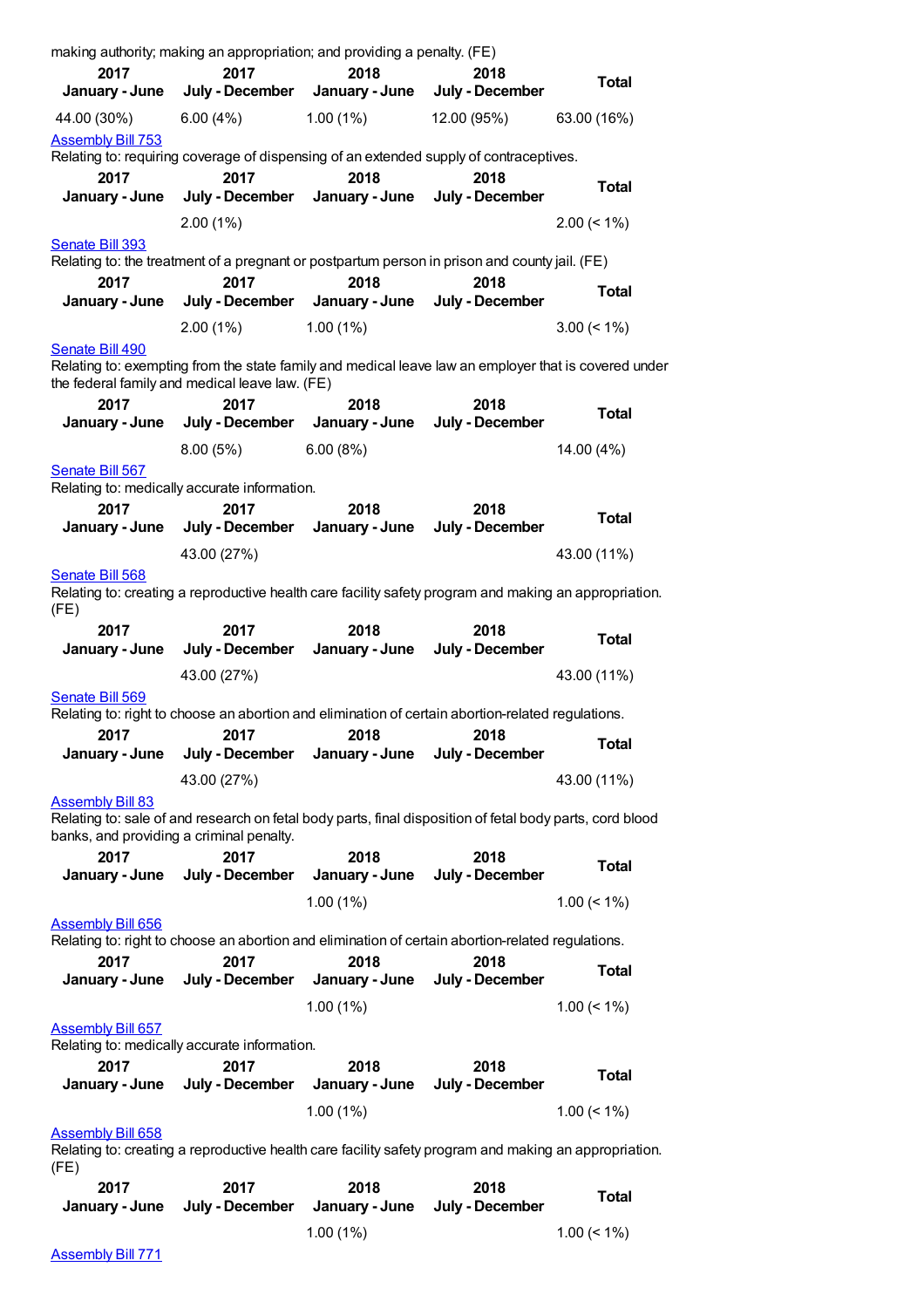Relating to: the authority of political subdivisions to regulate rental properties and historic properties and of municipalities to inspect dwellings, public utility service to rental dwelling units, landlord and tenant regulations, fees imposed by a political subdivision, certain levy limit reductions, certain procedural changes in eviction actions, information available on the consolidated court automated Internet site, discrimination in housing against individuals who keep certain animals, falsely claiming an animal to be a service animal, municipal administrative procedure, enforcement of the rental unit energy efficiency program, and providing penalties. (FE)

| 2017 | 2017<br>January - June July - December January - June July - December | 2018        | 2018 | <b>Total</b>   |
|------|-----------------------------------------------------------------------|-------------|------|----------------|
|      |                                                                       | $1.00(1\%)$ |      | $1.00 \le 1\%$ |

### [Assembly](https://lobbying.wi.gov/What/BillInformation/2017REG/Information/15286?tab=Efforts) Bill 748

Relating to: preventing the state or local governments from requiring any person to accept certain collective bargaining provisions or waive its rights under the National Labor Relations Act or state labor law; prohibiting local regulation of employee hours and overtime, employment benefits, wage claims and collections, an employer's right to solicit salary information of prospective employees, employment discrimination, and professions regulated by the state; and providing a criminal penalty. (FE)

| 2017 | 2017<br>January - June July - December January - June July - December | 2018        | 2018 | Total       |
|------|-----------------------------------------------------------------------|-------------|------|-------------|
|      |                                                                       | 63.00 (78%) |      | 63.00 (16%) |

## **Lobbying Effort On Budget Bill Subjects**

|                        | <b>Workforce Development: Other Programs</b>           |      |      |                |
|------------------------|--------------------------------------------------------|------|------|----------------|
| 2017<br>January - June | 2017<br>July - December January - June July - December | 2018 | 2018 | Total          |
| $1.00(1\%)$            |                                                        |      |      | $1.00 \le 1\%$ |

### **Lobbying Effort On Administrtive Rulemaking Proceedings**

Department of Children and Families (DCF) Wisconsin Works time limit, hardship definition for time limit [extensions,](https://lobbying.wi.gov/What/AdministrativeRuleInformation/2017REG/Information/5640?tab=Efforts) and transition of individuals at or near the 48-month limit on the effective date **2017 January - June July - December January - June July - December 2017 2018 2018 Total** 2.00 (2%) 2.00 (< 1%)

### **Lobbying Effort On Topics Not Yet Assigned A Bill Or Rule Number**

| Civil remedies for victims of gender based violence                                                    |                                                                             |      |      |                |  |
|--------------------------------------------------------------------------------------------------------|-----------------------------------------------------------------------------|------|------|----------------|--|
| 2017                                                                                                   | 2017<br>January - June July - December January - June July - December       | 2018 | 2018 | Total          |  |
| 1.46(1%)                                                                                               |                                                                             |      |      | $1.46 \le 1\%$ |  |
|                                                                                                        | Mandating a statutory preference for equal placement in child custody cases |      |      |                |  |
| 2017                                                                                                   | 2017<br>January - June July - December January - June July - December       | 2018 | 2018 | Total          |  |
| 1.46(1%)                                                                                               |                                                                             |      |      | $1.46 \le 1\%$ |  |
|                                                                                                        | <b>Expand the state earned income tax credit</b>                            |      |      |                |  |
| 2017                                                                                                   | 2017<br>January - June July - December January - June July - December       | 2018 | 2018 | Total          |  |
| 1.46(1%)                                                                                               |                                                                             |      |      | $1.46 \le 1\%$ |  |
| <b>Preserve Consumer Protections Provided Under the Affordable Care Act</b>                            |                                                                             |      |      |                |  |
| 2017                                                                                                   | 2017<br>January - June July - December January - June July - December       | 2018 | 2018 | Total          |  |
| 21.92 (15%)                                                                                            |                                                                             |      |      | 21.92 (6%)     |  |
| Protect physician-patient relationship from political interference; ensure medical care is grounded in |                                                                             |      |      |                |  |
| evidence-based medicine; ensure access to comprehensive reproductive health care; protect safety       |                                                                             |      |      |                |  |

of reproductive health care providers/patients